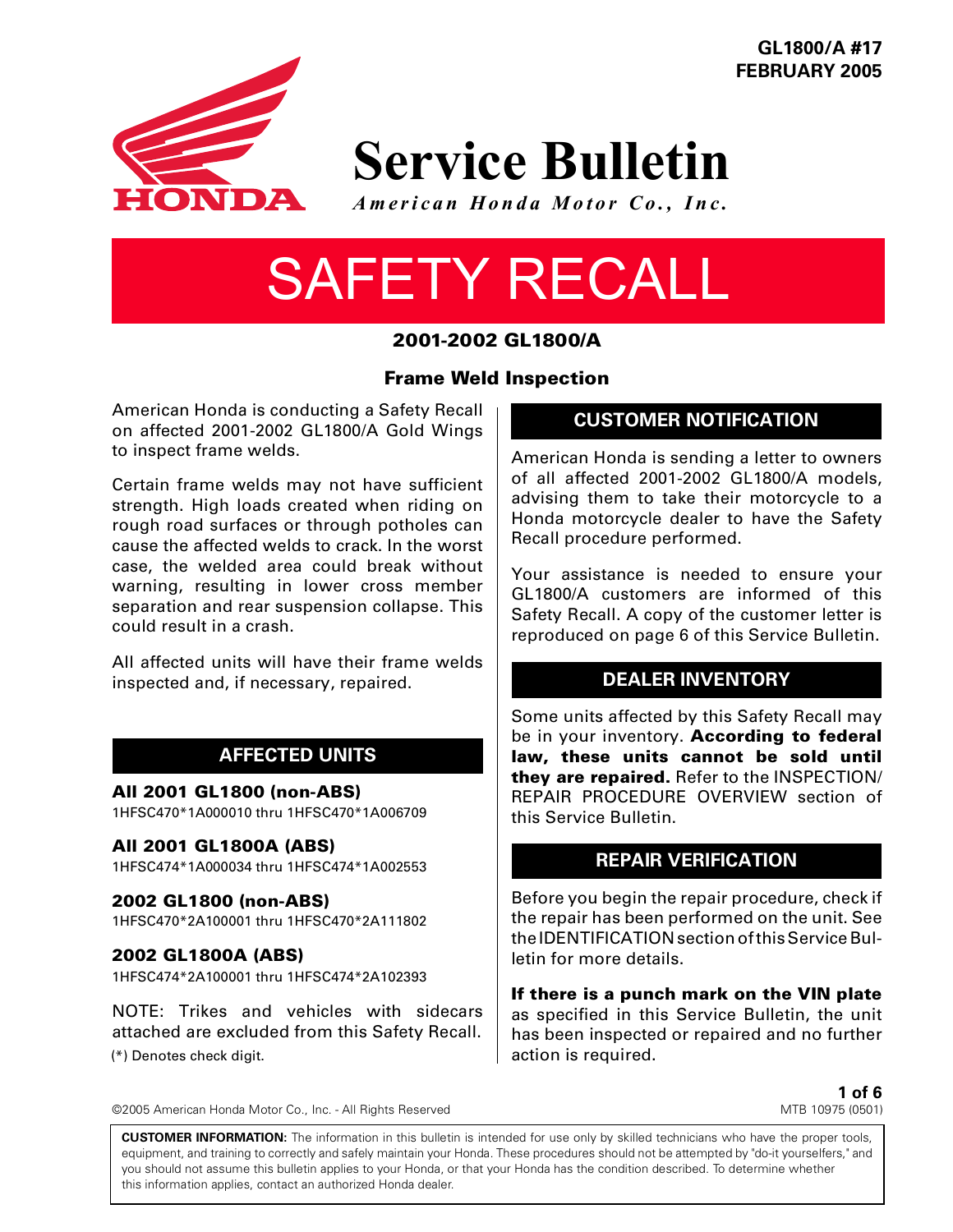**If there is no punch mark on the VIN plate** as specified in this Service Bulletin, proceed to the INSPECTION PROCEDURE section of this Service Bulletin.

**IMPORTANT:** Due to the complexity of this campaign it is imperative that you check *iN* and your Dealer Responsibility Report **before** you begin repairs. If *iN* or your Dealer Responsibility Report indicate the Safety Recall has been performed, but you confirm the unit is not punched and the repair has actually been done (by inspecting the weld), please contact the Warranty HelpLine at (800) 421-1900, option 7.

## **INSPECTION PROCEDURE**

**IMPORTANT:** During these procedures you may be using and referring to the following materials, originally sent to you with Service Bulletin GL1800 #14.

- *2002-2003 GL1800/A Frame Weld Safety Recall Dealer Procedures* (S0510)
- *Frame Weld Inspection Chart* (S0516)
- *2002-2003 GL1800/A Frame Weld Safety Recall Welding Manual* (S0511)
- *2002-2003 GL1800/A Frame Weld Safety Recall Cracked Weld Repair Manual* (S0515)
- Welding Template Box (S0512)

If you need additional copies of these materials you may order them at no cost from Resolve at (440) 572-0725.

- 1.Position the motorcycle on a firm, level surface, in an area where there is enough room to safely lay it on its left side.
- 2.Remove the **left side mirror** by following the instructions on page 2-7 of the Service Manual.
- 3.Remove the **left engine side cover** by following the instructions on page 2-5 of the Service Manual.
- 4.Remove the **antenna whip(s)**.
- 5.Remove the **coolant reserve tank** by following the instructions on page 6-7 of the Service Manual.
- 6.Place thick, non-abrasive padding (such as furniture blankets) on the ground to protect the motorcycle when you lay it on its side.
- 7. **Lock the handlebars to the RIGHT**, using the ignition key.
- 8. **Using two people**, gently lay the motorcycle down on its **LEFT** side **on the padding**. The motorcycle will first rest on the wheels and left engine and saddlebag guards. Continue to lean the motorcycle to the left until it rests on the left handlebar end and left engine and saddlebag guards.

The motorcycle should be laying on the padding, with its engine guard, saddlebag guard, and handlebar end resting on the padding – no painted parts should be contacting the padding.

- 9.Clean the frame crossmember with acetone and place the **grinding template** (S0512) on the crossmember as shown below.
- 10.Using a suitable felt marker, draw a **30 mm line** on both crossmember welds. Use the edge of the template as a rule and **draw the lines between the two sets of arrows** as shown in the illustration. Remove the grinding template.

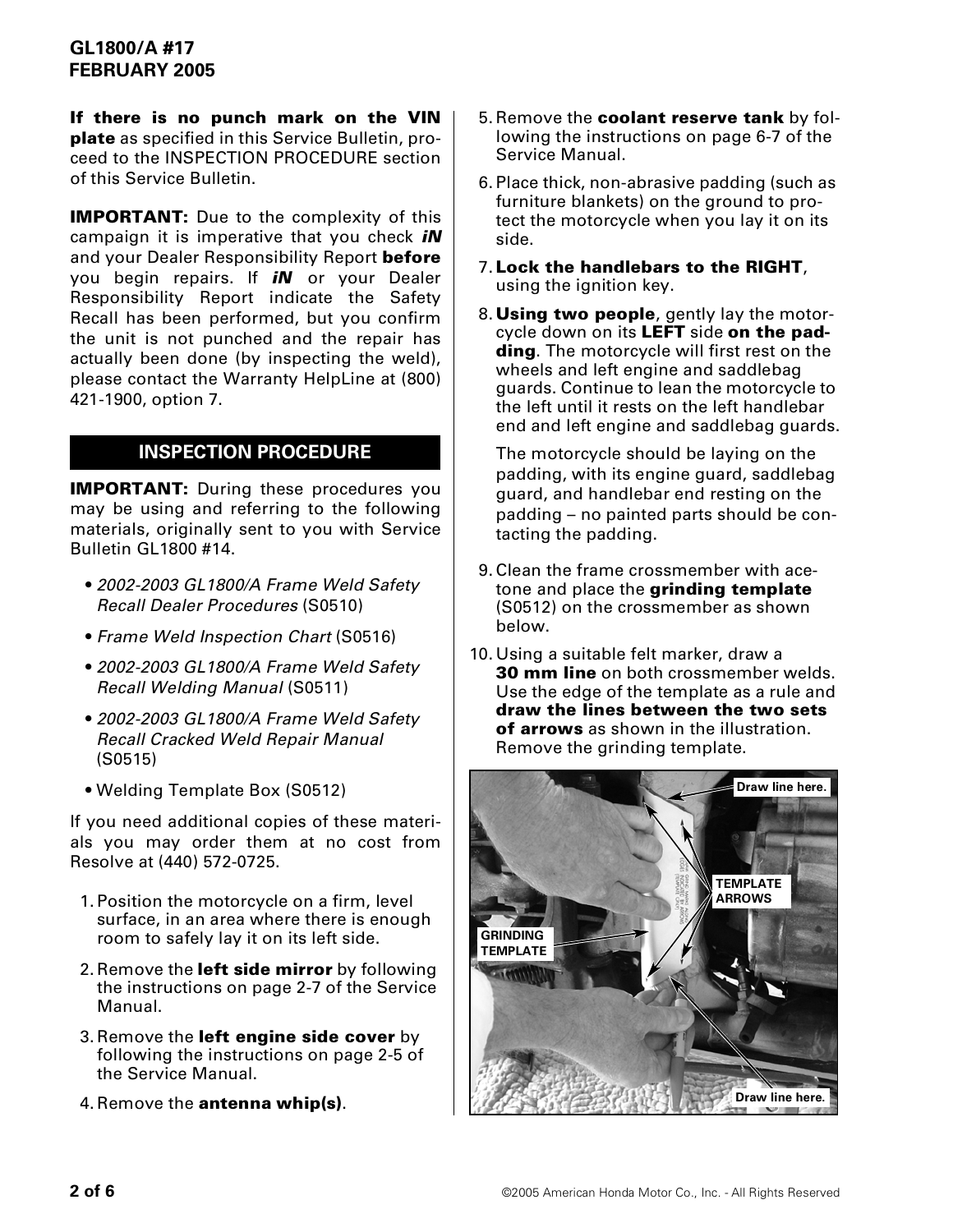11. Inspect both Left and Right welds for any cracks. **If you do not find any cracks**, proceed to step 12 below. **If you find a crack**, make a new mark on the weld that has the crack, drawing the line along the entire edge of the the template (this new line will be 89 mm long).

**If the crack falls within the length (89 mm) of this line**, prepare the motorcycle for welding per the *Dealer Procedures* and advise the welder to use the *Cracked Weld Repair Manual* (S0515). After the bike has returned from the welder, prepare the frame and re-assemble the motorcycle per the *Dealer Procedures*. Then, proceed to the IDENTIFICATION section of this Service Bulletin.

**If the crack exceeds the length (89 mm) of this line,** call TechLine at (800) 421-1900 for further instructions.

- 12.Inspect the crossmember welds using the **Weld Inspection Tool** (S0517) you received with this Service Bulletin and the following instructions.
	- Start with the Right weld and then inspect the Left weld.
	- Place the Weld Inspection Tool on the crossmember with the INBOARD side facing the center of the crossmember. The inboard edge of the tool should contact the crossmember at all times, with the arrow-marked tip touching the marker line.
	- Move the tool along the full length of the marker line, at a right angle to the line.



**If the arrow-marked tip touches the weld bead peaks along the entire length of the marker line**, the welds are GOOD. Raise the motorcycle and reinstall all removed parts in the reverse order of removal. Proceed to the IDENTIFICATION section of this Service Bulletin.



**If the arrow-marked tip DOES NOT touch the weld bead peaks along the entire length of the marker line**, the welds are NO GOOD (see the NO GOOD illustration).

If your inspection indicates a NO GOOD weld on either side, you must weld **both** sides. Proceed to the REPAIR PROCEDURE section of this Service Bulletin.

#### **REPAIR PROCEDURE**

**IMPORTANT:** For complete Dealer and Welder Repair procedures, refer to the following items:

- *2002-2003 GL1800/A Frame Weld Safety Recall Dealer Procedures* (S0510)
- *Frame Weld Inspection Chart* (S0516)

You **MUST** provide your TIG welder with the following items:

- *2002-2003 GL1800/A Frame Weld Safety Recall Welding Manual* (S0511)
- Welding Template Box (S0512)

For your reference, a brief repair procedure overview is provided below.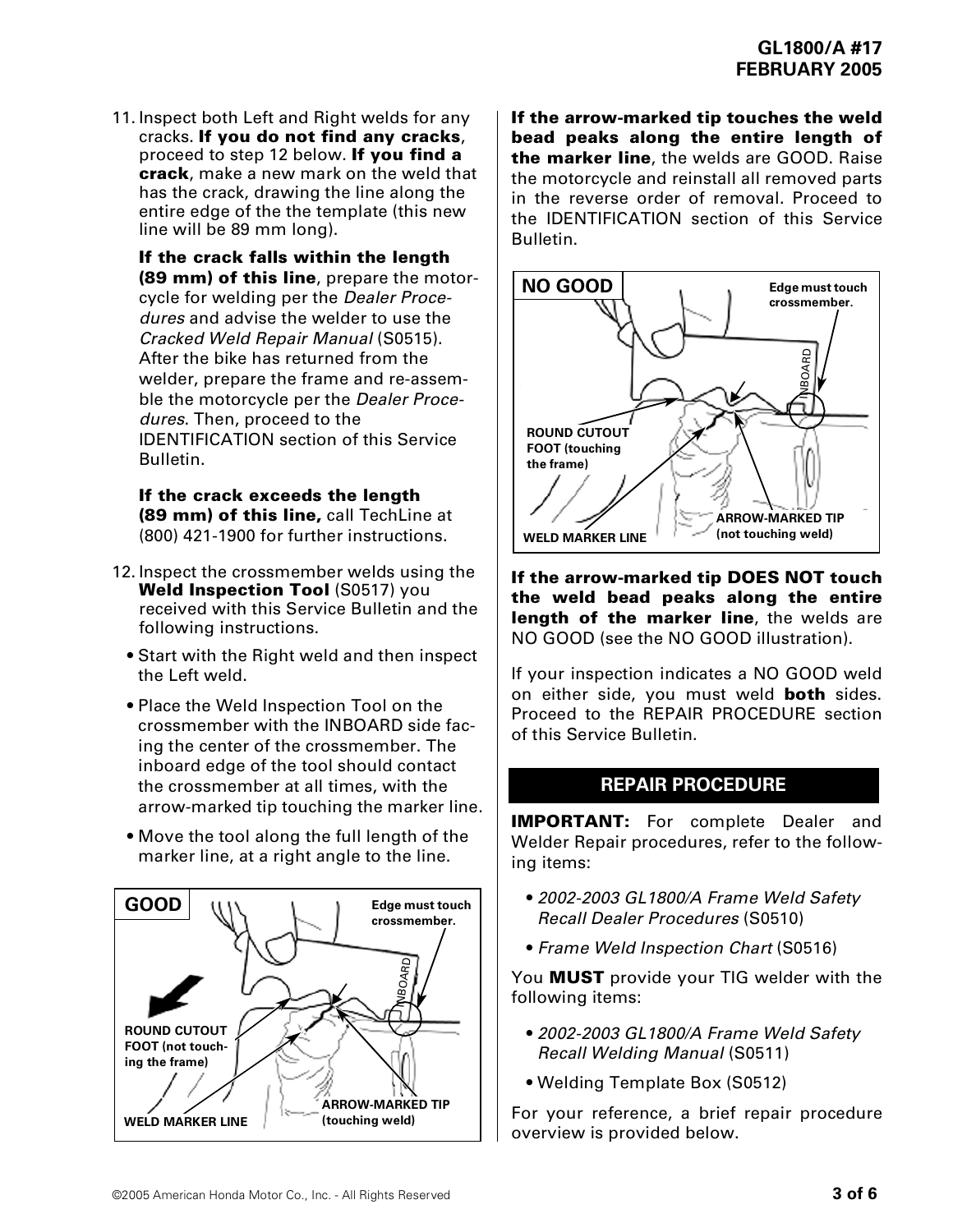## **GL1800/A #17 FEBRUARY 2005**

## **DISASSEMBLY OVERVIEW**

You will be removing the following components from the vehicle as instructed in the *Dealer Procedures*:

- Handlebar weights
- Rear view mirrors
- Swingarm pivot covers
- Rider foot pegs
- Seat
- Side covers/Engine side covers
- Fairing pockets
- Fairing molding
- Meter panel
- Top shelter
- Battery
- Fuel tank
- Main wiring harness ground
- Front lower fairing
- Front exhaust pipe protector
- Muffler/exhaust pipe
- Antenna Whip(s)
- Coolant reserve tank
- Centerstand

NOTE: You will need to remove any accessories that may contact the ground during the Welding and Re-assembly procedures.

**IMPORTANT:** You **MUST** cover the following with **RED duct tape** for welder identification purposes:

- Negative (-) and positive (+) battery cables
- Fuel return hose end
- Fuel feed hose end
- Main wiring harness ground
- Alternator
- Exhaust ports

## **WELDING OVERVIEW**

A qualified TIG welder will weld the frame following the procedures in the *2002-2003 GL1800/A Frame Weld Safety Recall Welding Manual*.

## **RE-ASSEMBLY OVERVIEW**

You will be inspecting the new TIG welds, painting the frame, and re-assembling the vehicle as detailed in the *Dealer Procedures* and *Frame Weld Inspection Chart*.

#### **IDENTIFICATION**

If your inspection has determined both crossmember welds to be good, make a punch mark on the lower right hand corner of the VIN plate, as shown below.

If you needed to repair the crossmember welds, after you have completed the disassembly, welding, painting, and re-assembly procedures, make a punch mark on the lower right hand corner of the VIN plate, as shown below.



## **PARTS INFORMATION**

These parts kits are currently available for open ordering.

#### **Frame Parts Kit (Weld)**

P/N: 18390-MCA-305 H/C: 7620982

This kit includes:

- Fiber washer (8)
- Exhaust gasket (6)
- Muffler packing (3)
- Shock linkage seal (2)
- Fuel feed hose O-ring (1)

NOTE: One kit is required for each vehicle.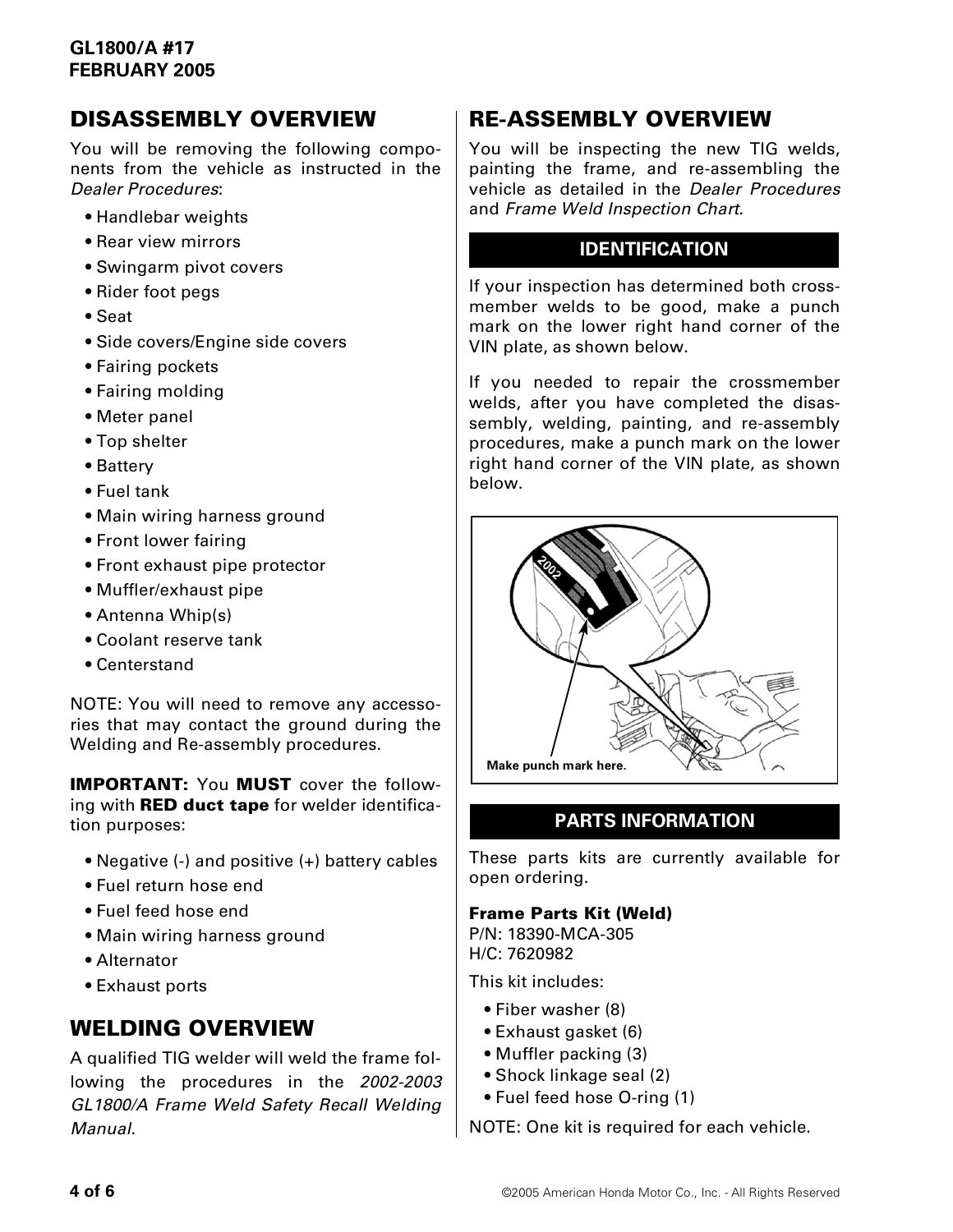## **WARRANTY INFORMATION**

This Safety Recall will be in effect until all units have been repaired according to this Service Bulletin, regardless of the date of purchase.

Normal warranty claim submission requirements apply. After completion of the repair, submit one warranty claim per unit with the following information only:

NOTE: If TechLine has provided you with different claim filing instructions, please file your claim per those instructions. You should not file two claims.

#### **WARRANTY CLAIM TEMPLATES:**

#### **GL1800/A Inspection and OK (no welding necessary)**

Template: P66A Flate Rate Time: 0.9 hours

#### **GL1800/A Inspection and frame welding**

Template: P66B Flate Rate Time: 6.2 hours (0.7 hours for inspection; 5.5 hours for disassembly, transport to and from welder, painting and re-assembly, removal and reinstallation accessories).

Template P66B also includes reimbursement for Frame Parts Kit, 18390-MCA-325 and \$2.00 materials reimbursement for paint.

Sublet for Welding**:**

Be sure to select the following on your template claim:

Sublet Involved – Yes

Sublet Description – Welding

Invoice Number – from invoice

Amount – from invoice